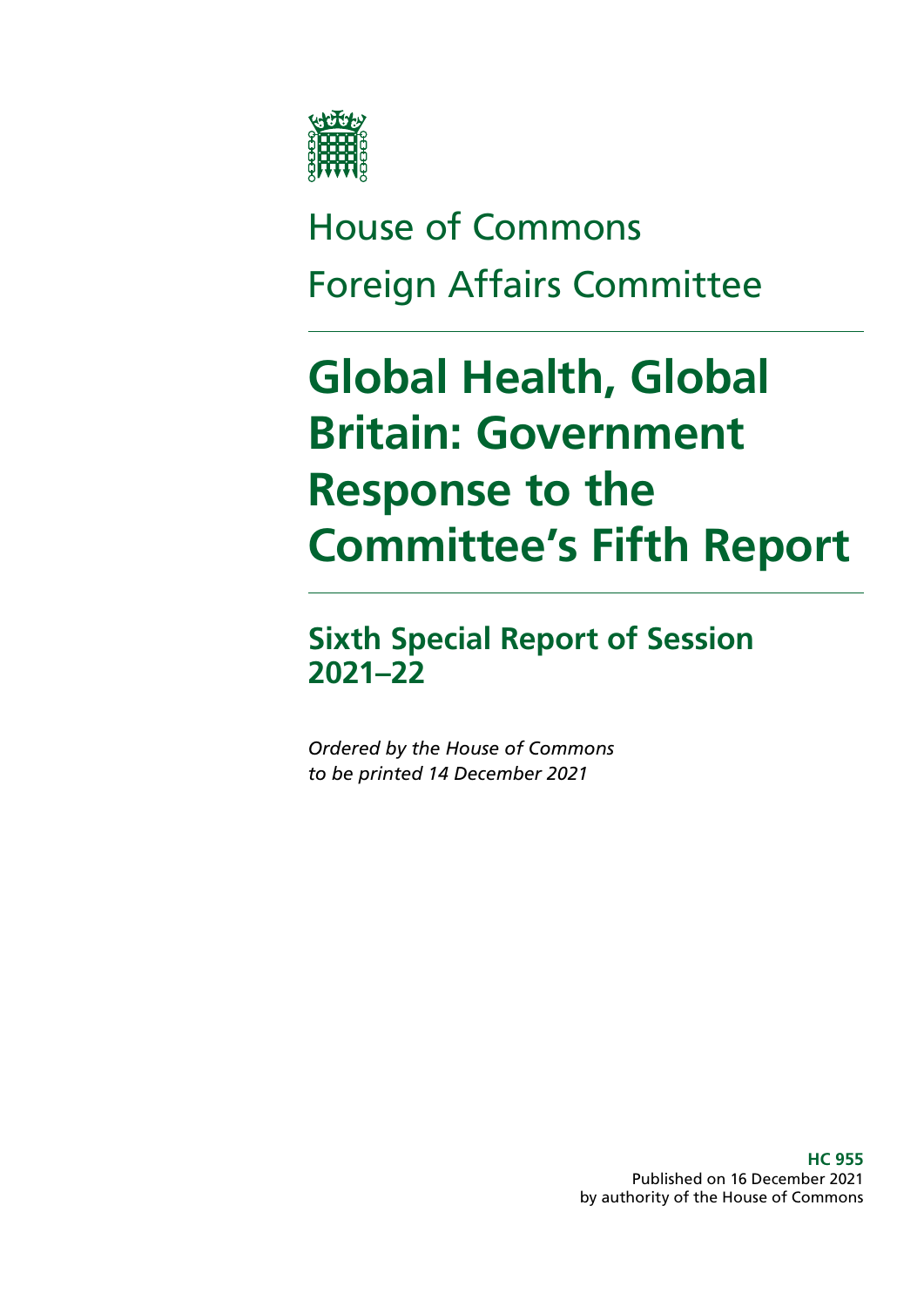### **Foreign Affairs Committee**

The Foreign Affairs Committee is appointed by the House of Commons to examine the expenditure, administration, and policy of the Foreign, Commonwealth and Development Office and its associated public bodies.

### **Current membership**

[Tom Tugendhat MP](https://www.parliament.uk/biographies/commons/tom-tugendhat/4462) (*Conservative, Tonbridge and Malling*) (Chair) [Chris Bryant MP](https://www.parliament.uk/biographies/commons/chris-bryant/1446) (*Labour, Rhondda*) [Neil Coyle MP](https://members.parliament.uk/member/4368/contact) (*Labour, Bermondsey and Old Southwark*) [Alicia Kearns MP](https://members.parliament.uk/member/4805/contact) (*Conservative, Rutland and Melton*) [Stewart Malcolm McDonald MP](https://members.parliament.uk/member/4461/contact) (*Scottish National Party, Glasgow South*) [Andrew Rosindell MP](https://www.parliament.uk/biographies/commons/andrew-rosindell/1447) (*Conservative, Romford*) [Bob Seely MP](https://www.parliament.uk/biographies/commons/mr-bob-seely/4681) (*Conservative, Isle of Wight*) [Henry Smith MP](https://members.parliament.uk/member/3960/contact) (*Conservative, Crawley*) [Royston Smith MP](https://www.parliament.uk/biographies/commons/royston-smith/4478) (*Conservative, Southampton, Itchen*) [Graham Stringer MP](https://members.parliament.uk/member/449/contact) (*Labour, Blackley and Broughton*) [Claudia Webbe MP](https://members.parliament.uk/member/4848/contact) (*Independent, Leicester East*)

### **Powers**

The Committee is one of the departmental select committees, the powers of which are set out in House of Commons Standing Orders, principally in SO No 152. These are available on the internet via [www.parliament.uk.](https://www.parliament.uk)

### **Publication**

© Parliamentary Copyright House of Commons 2021. This publication may be reproduced under the terms of the Open Parliament Licence, which is published at [www.parliament.uk/site-information/copyright-parliament/](https://www.parliament.uk/site-information/copyright-parliament/).

Committee reports are published on the Committee's website at [www.parliament.uk/facom](https://committees.parliament.uk/committee/78/foreign-affairs-committee/) and in print by Order of the House.

#### **Committee staff**

The current staff of the Committee are, Lauren Boyer (Clerk), Clare Genis (Committee Operations Manager), Jonathan Hingston (Committee Specialist), Danniella Kinder (Committee Support Apprentice), Alice Lynch (Committee Specialist), Antonia McAndrew-Noon (Media and Communications Officer), Chris Shaw (Clerk), Daniela Sindrestean (Committee Operations Officer), Hannah Stone (Committee Specialist).

#### **Contacts**

All correspondence should be addressed to the Clerk of the Foreign Affairs Committee, House of Commons, London SW1A 0AA. The telephone number for general enquiries is 020 7219 6106; the Committee's email address is [fac@parliament.uk.](mailto:fac%40parliament.uk?subject=)

You can follow the Committee on Twitter using [@CommonsForeign.](https://twitter.com/CommonsForeign)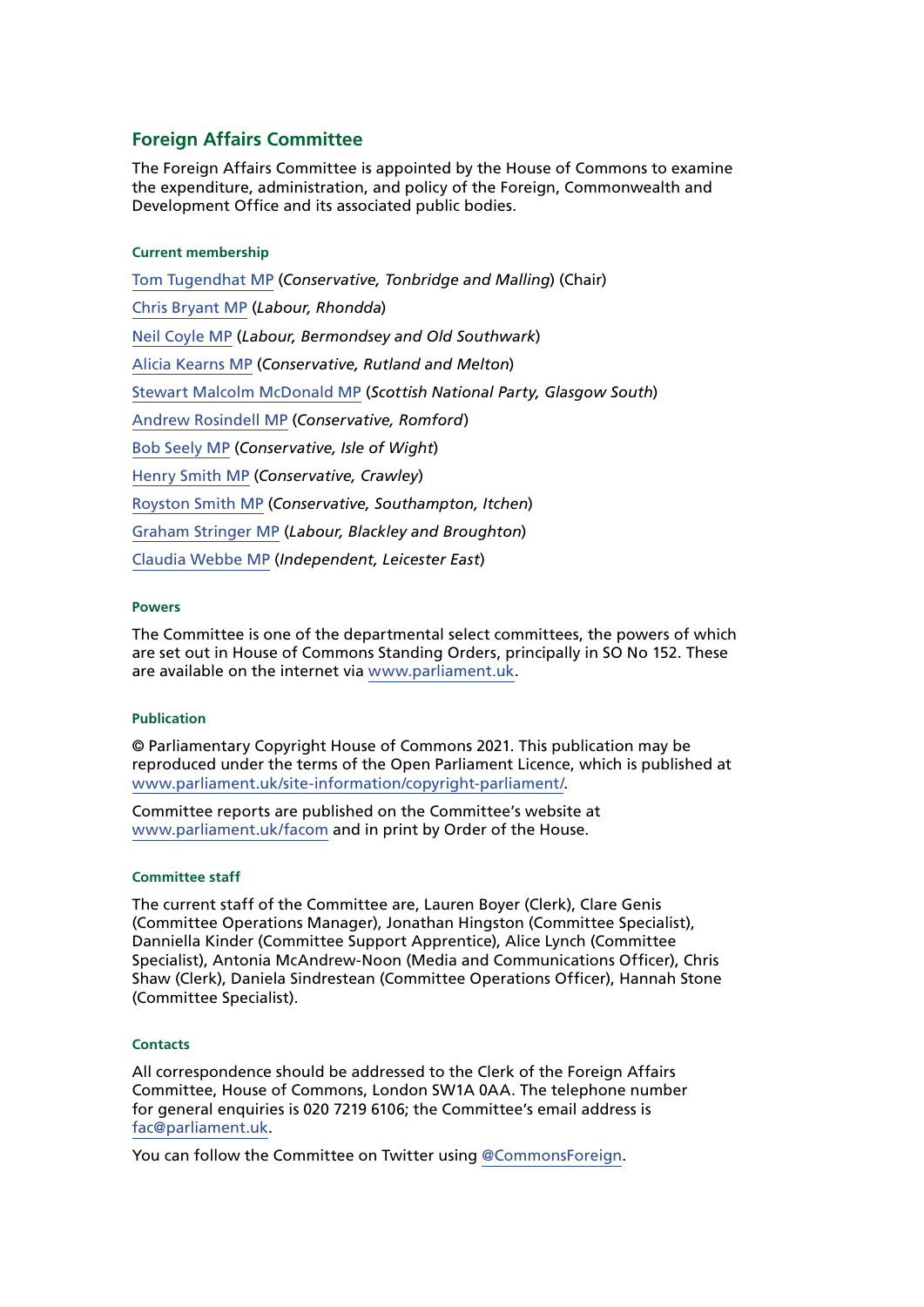### Sixth Special Report

The Foreign Affairs Committee published its Fifth Report of Session 2021–22, *[Global](https://committees.parliament.uk/publications/7458/documents/78108/default/) [Health, Global Britain](https://committees.parliament.uk/publications/7458/documents/78108/default/)* (HC 200) on 30 September 2021. The Government's Response was received on 30 November 2021 and is appended below.

### Appendix: Government Response

### **Introduction**

The Government welcomes the opportunity to respond to the Foreign Affairs Committee's September 2021 report "Global Health, Global Britain". The UK is a leader in global health. As outlined in the Integrated Review, our priorities for global health are to build resilience at home and overseas. This includes delivering the Prime Minister's five-point plan to bolster international pandemic preparedness; strengthening and reforming the WHO; and prioritising support to stronger, more resilient health systems around the world.

The merger of the FCO and DFID has given us the opportunity to bring closer together our diplomatic and development expertise, including on global health. The Foreign, Commonwealth and Development Office's (FCDO) new Global Health and COVID-19 Directorate leverages our diplomatic network and influencing expertise to support the delivery of critical global health priorities, and we continue to work closely across government to achieve our global health objectives.

This Report sets out the Government's response to each of the Committee's conclusions and recommendations. The Committee's text is in bold and the Government's response is in plain text. Paragraph numbers refer to the Committee's report.

### **Mutlilateral Health System**

### *We recommend that the Government takes steps to ensure that every G7 and G20 meeting includes an agenda item on mitigating pandemic risks.* (Paragraph 9)

The focus of each round of G7 and G20 meetings is at the discretion of the Presidency. Under the UK's Presidency, G7 leaders backed ambitious plans to work together on improving pandemic preparedness as set out in the Carbis Bay Health Declaration. These commitments aim to uphold and strengthen the global health system, and demonstrate how the G7 can set high ambition on global health security.

As part of its commitment to accountability, the G7 publishes a report each year measuring progress against development commitments made by G7 leaders. This year the report focused on the G7's progress in advancing universal health coverage and global health through strengthening health systems, preparedness and resilience. The Carbis Bay report sets out how G7 countries have taken a leading role in efforts to improve global health and tackle epidemics and emerging threats.

The report shows that since 2015, G7 countries have made considerable progress on their global health commitments, including through: mobilising financial and technical support for health systems; working with Low-Income Countries (LICs) and Lower Middle-Income Countries (LMICs) to evaluate and develop the public health capacities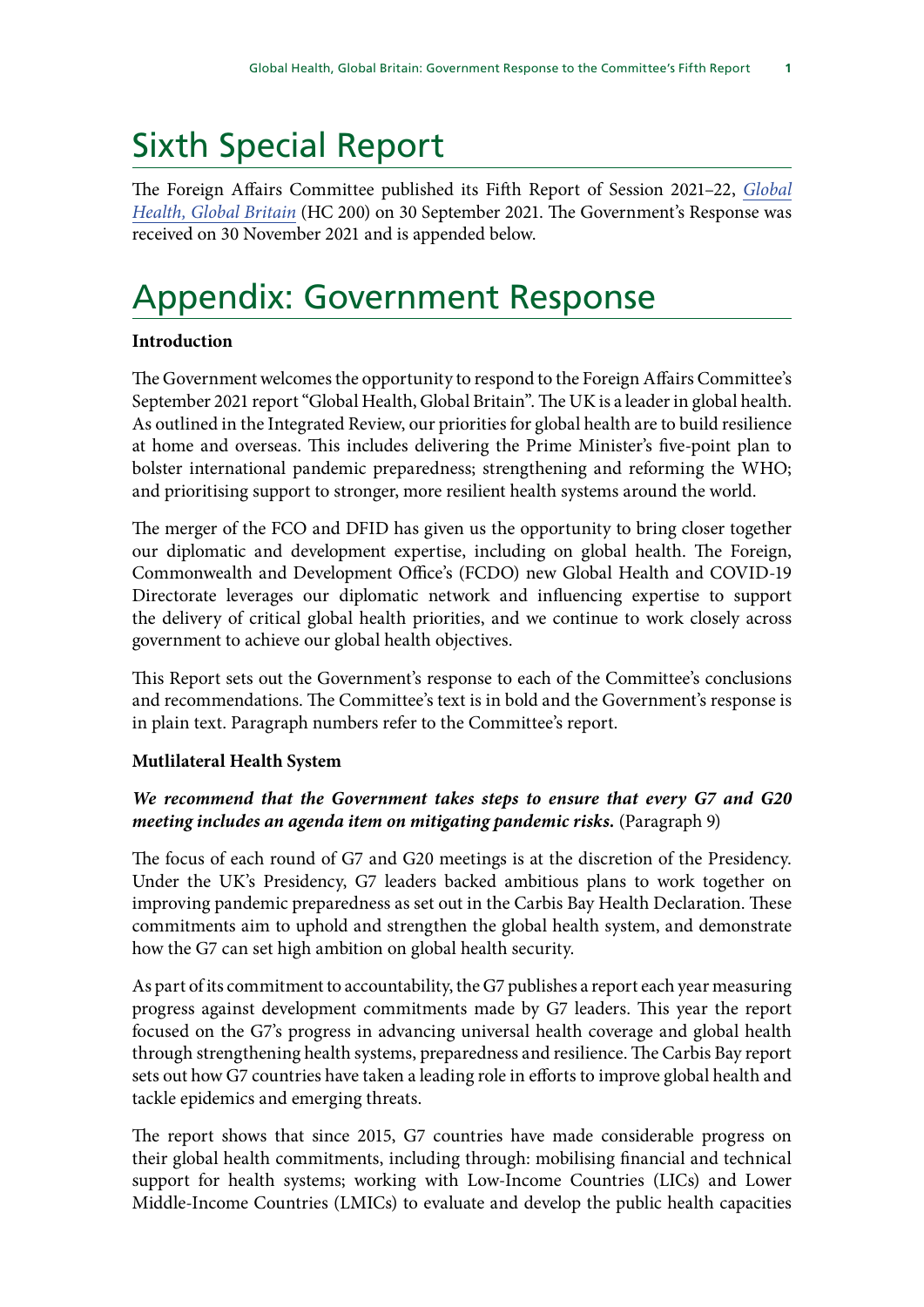required by the International Health Regulations (IHR) to prevent, detect and respond to public health events and emergencies; and financing and providing assistance to key international mechanisms that support flexible and swift emergency responses in LICs/ LMICs during pandemics and health emergencies.

This year, G7 leaders also welcomed the Pandemic Preparedness Partnership and 100 Day Mission for vaccine development and deployment. G7 countries furthermore committed to support other countries to increase their surveillance capacities by supporting the establishment of the international pathogen surveillance network.

In the G20, the UK has worked closely with the Italian Presidency and G20 partners in order to achieve our shared ambition on global health. At the Leaders' Summit in October, the G20 recommitted to strengthening global health governance and improving pandemic preparedness and response for future health emergencies.

The UK will continue to ensure that tackling health threats and pandemics remains central to discussions of G7 and G20 partners in future years by working with G7 and G20 presidencies and building on the achievements of this year's UK G7 presidency.

*We recommend that the Government endorses the recommendations of the Independent Panel (IPPPR), including for greater powers to independently investigate outbreaks, an increase in member state fees, and greater independence for the WHO's leadership. For*  each, the Government should assess the chances of success, and explain the efforts the *UK is making to promote it, if any.* (Paragraph 13)

There are always lessons to be learnt in any global health emergency, particularly one as complex as COVID-19. The findings and recommendations of the Independent Panel on Pandemic Preparedness and Response (IPPR) and the other review processes help inform this. The UK has taken the following action in line with the IPPR recommendations.

We co-sponsored a resolution at this year's World Health Assembly which sets out a framework up to May 2022 for reforming and strengthening WHO's emergencies work and are active participants in the WHO Strengthening Working Group.

The UK is a strong supporter of WHO and also an advocate of reform to ensure it further strengthens its ability to respond effectively to health emergencies. The UK is taking a leading role on reform through our seat on the WHO Executive Board and our G7 presidency and is working with international partners to push for a stronger early warning system; reduced risk of zoonotic diseases through better surveillance; and improved compliance with the International Health Regulations.

COVID-19 has demonstrated that existing global health mechanisms are insufficient in terms of preparation for or response to pandemics. A truly global solution is needed to allow member states and organisations to address the threat of future pandemics. The UK supports a new legally binding instrument, or pandemic treaty, as part of a comprehensive approach to pandemic preparedness and response (PPR). It could provide the long-term, overarching framework for global health security that the world needs, by solidifying and streamlining the new mechanisms and initiatives member states are developing to strengthen PPR, while bringing commitment to meet these obligations from the highest levels of government.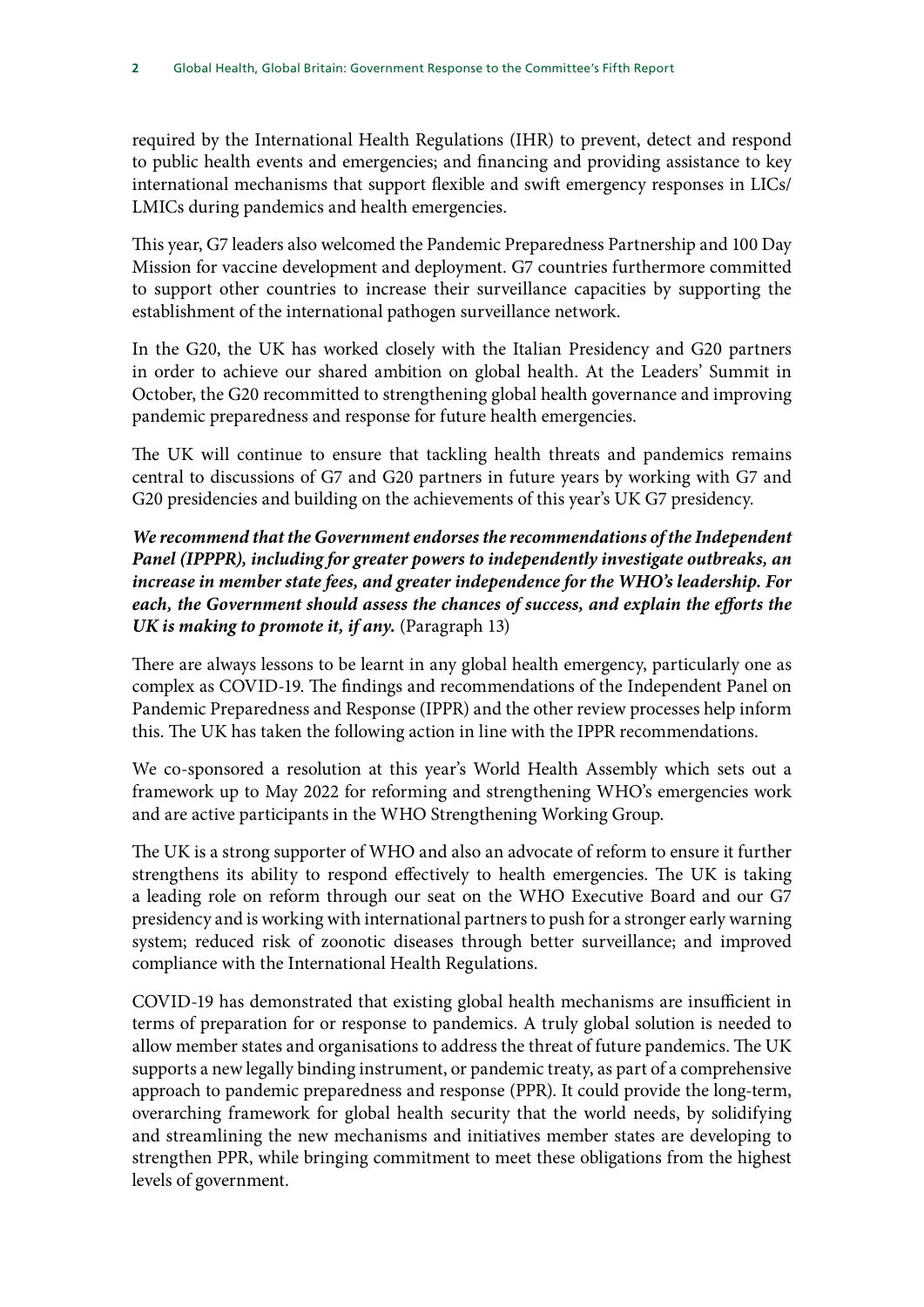*To be more effective and independent, the WHO needs more reliable sources of funding,*  based on predictable fees from member states, rather than earmarked voluntary *donations. We welcome the UK's commitment to increase its core funding to the organisation. This should be accompanied by greater efforts to bring together other countries in support of increasing non-earmarked core contributions. We recommend that the Government campaigns for an increase in member state fees ahead of next year's World Health Assembly. This should be accompanied by greater efforts to bring together other countries in support of increasing non-earmarked core contributions. We recommend that the Government campaigns for an increase in member state fees ahead of next year's World Health Assembly.* (Paragraph 14)

WHO needs more reliable and flexible sources of funding to be more effective. The UK has stepped up in this regard. The Prime Minister announced a new £340m, four-year, flexible funding programme at UNGA in 2020. This programme is now live. The UK has been very active in the "WHO Working Group for Sustainable Financing" where we have led calls for more flexible, reliable funding and for an increase in Assessed Contributions (Member States' fees). In our discussions with other Member States, we actively encourage others to follow the UK's strong lead.

### *We recommend that the FCDO should support proposals to give the [WHO] Director-General and other senior officials a single, non-renewable term, and to publish deliberations on declaring a public health emergency.* (Paragraph 15)

We would like to see increased transparency of the deliberations of the Emergency Committee and welcome the call to adopt a more transparent approach, including providing more information on how decisions have been reached and on what basis. We are yet to see evidence for benefit of changing terms of office for the WHO Director-General but are open to considering this should evidence emerge. We have publicly supported the idea of increased transparency on the deliberations of the Emergency Committee, which consider whether an emergency constitutes a Public Health Emergency of International Concern (PHEIC).

*The Government should work with other countries to increase the WHO's powers to independently access countries where an outbreak has been reported, mirroring the work of the International Atomic Energy Agency (IAEA)—including through reform of the International Health Regulations, if necessary. The Government should build a partnership of nations to investigate the virus' origins and should make clear what measures it will take to support countries that are facing intimidation from Beijing over their backing for an independent investigation.* (Paragraph 16)

We have been clear that a transparent, independent and science-led investigation into the origins of COVID-19 must be an important part of the international effort to understand how the pandemic started and how it spread. We are working with partners to support a timely, transparent, evidence-based and expert-led next phase, including, as recommended by the experts' report, studies in China.

In the Carbis Bay Declaration, G7 leaders strongly underscored the need to establish an expert-driven, transparent, and independent process, to expeditiously investigate outbreaks of unknown origin. With regard to the IAEA investigative processes, the global system needs to consider any alternative models but any investigation or scientific study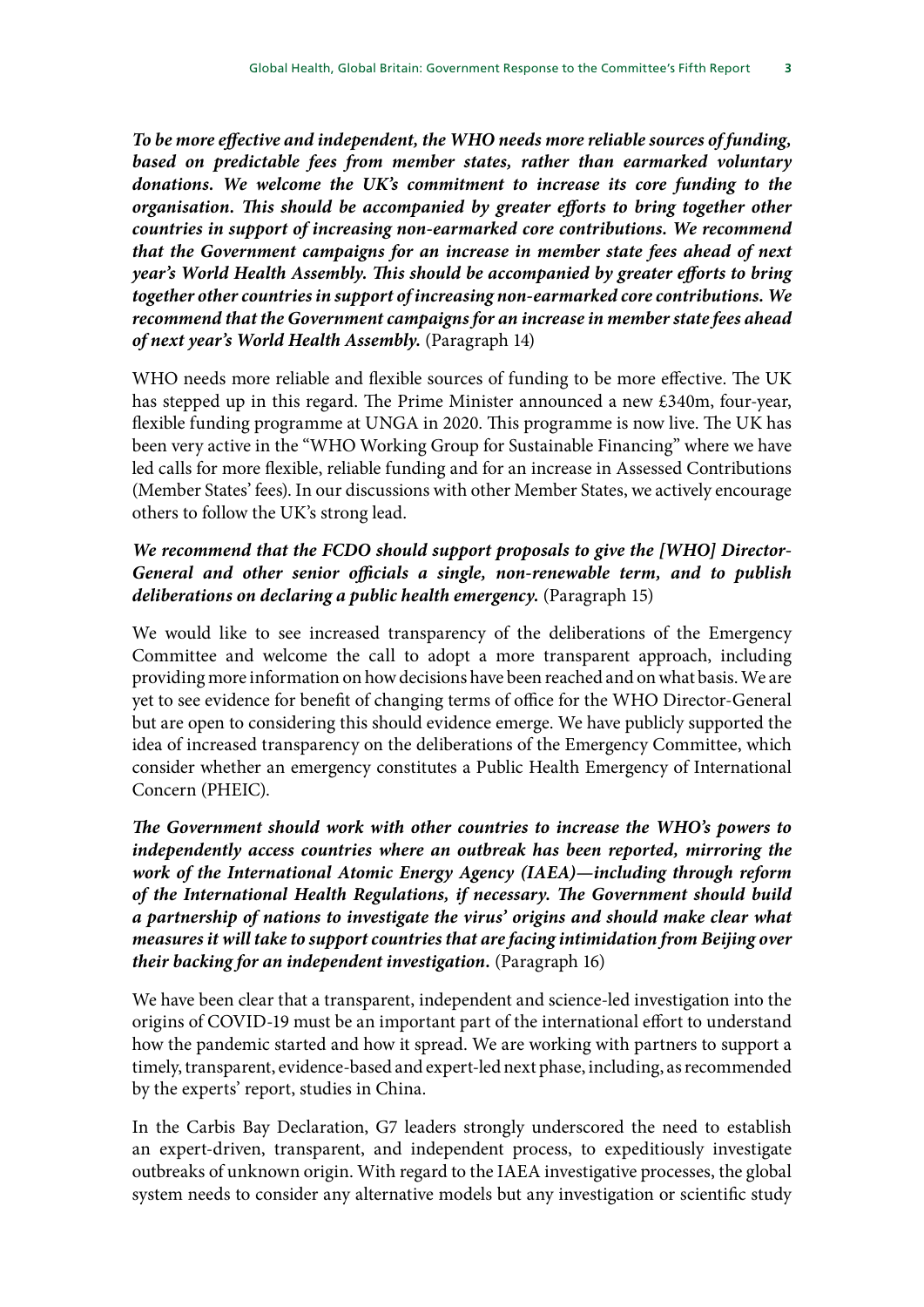into the origin of a novel pathogen requires the cooperation of the Member State concerned. We welcome that WHO's new permanent International Scientific Advisory Group for Origins of Novel Pathogens (SAGO) will support the creation of a global framework to guide studies into the origins of future emerging and re-emerging pathogens of epidemic and pandemic potential. This is an important step to provide clarity on how investigations should be conducted, create shared expectations, and expedite timeframes in future.

Strengthening future outbreak investigations will likely include a combination of this global framework and targeted amendments to strengthen implementation and compliance with the International Health Regulations. This may form part of a new international instrument on pandemic preparedness and response, to better galvanise political commitment.

### *We recommend that the Government builds on the momentum of the joint G7 statement supporting Taiwan's participation in the WHO with a renewed push for its attendance at the 2022 World Health Assembly.* (Paragraph 17)

The UK supports Taiwan's meaningful participation in international organisations where statehood is not a prerequisite and where Taiwan can make a valuable contribution. The FCDO works with the Department for Health and Social Care to lobby for Taiwan's participation in World Health Organisation (WHO) meetings. The UK continues to work with likeminded countries to lobby the WHO at official level to issue an invitation to Taiwan to observe the World Health Assembly and allow Taiwan to participate in relevant WHO technical meetings. Lessons learnt from Taiwan's effective tackling of the Covid-19 pandemic adds significant value to the international fight against the virus.

*We recommend that the Government builds structured permanent cooperation with the European Centre for Disease Prevention and Control (ECDC). In its response to this report, the FCDO should set out its assessment of how its new ad hoc access to the Early Warning Response System affects global health security; whether and on what terms it sought to retain membership of the ECDC during EU exit negotiations; and when the current access in the context of the pandemic will lapse.* (Paragraph 19)

The UK-EU Trade and Cooperation Agreement (TCA) clearly sets out our commitment to continue working with the EU in tackling the current pandemic and any future threats. Specifically, in relation to the current pandemic, the UK has been granted access to the EU Early Warning and Response System (EWRS) for COVID-19 and our current access enables the sharing of information and intelligence on the pandemic between the UK, the European Commission and EU Member States. In addition, the UK continues to attend meetings of the EU's Health Security Committee (HSC) for the purposes of the COVID-19 response. These current arrangements will remain in place for as long as both the UK and the EU determine necessary to support coordination on COVID-19.

In addition, the TCA includes a legal provision which acts on both the UK and the EU to inform each other of a serious cross-border threat to health affecting the other in a timely manner. This supports effective information sharing between the UK and the EU on new and emerging threats, including those which may not reach the criteria for WHO notification. Since 31 January, we have notified and shared intelligence with the EU on a number of UK outbreaks that could present a risk to the EU through shared supply chains and vehicles of infection.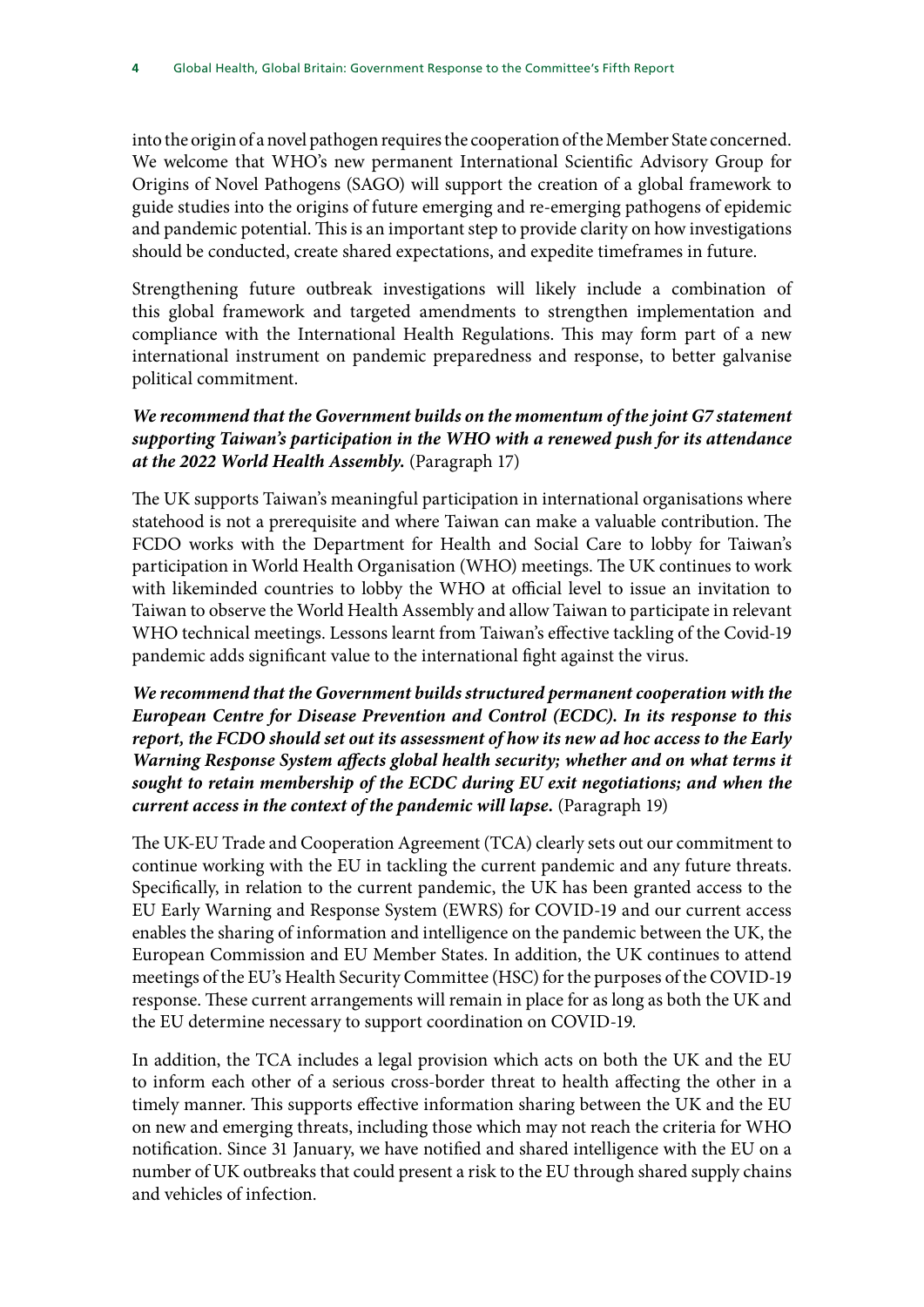In line with the commitments set out in the TCA, the UK has maintained an ongoing relationship with ECDC to work on health security, including in relation to COVID-19. To ensure the UK continues to deliver on these commitments in the future, UK Health Security Agency (UKHSA) is in the final stages of agreeing a Memorandum of Understanding with ECDC to formalise effective collaboration on matters of mutual interest in communicable diseases prevention and control.

### **Covid-19 Vaccines**

*We urge the Government to make every effort to achieve a significant increase in the speed and number of vaccines it donates through COVAX. Delays in vaccinating the world could mean irreparable damage to global health security, widening inequalities, undermining lower-income country health systems, and increasing the disease burden in the parts of the world that can least afford it. The UK should ensure that any bilateral donations are planned and timed to give real, sustainable and predictable support to other countries' vaccination campaigns, rather than transferring small quantities that do more for the image of the donor than for the recipient. While a strategic approach may be appropriate for some foreign aid, lower-income countries in particular need predictable, needs-based vaccine supplies—this matters to us all. Ensuring there is low infection is key to ensuring there are few variants. In response to this report, the FCDO should set out a list of the countries that have and will receive bilateral donations from the UK, with dates, quantities, and the factors that went into each decision. The response should set out the FCDO's role in selecting these countries, how this is coordinated with other Departments, and how it links to the objectives set out in the Integrated Review.* (Paragraph 29)

At the G7 Summit in Carbis Bay, leaders agreed to work to vaccinate the world by the end of 2022. The UK has delivered 16 million doses to recipients so far [as of 29 November], either bilaterally or through COVAX. A further 5.8 million doses are with COVAX and are in the process of being allocated and delivered, with an additional 9 million to be delivered to COVAX direct from AstraZeneca in the coming weeks. We will donate a total of 100 million doses by June 2022 to help achieve that goal.

We will donate 80% of the doses through COVAX. COVAX allocates donated doses to those countries and populations most in need. The UK is working closely with COVAX and their international partners to facilitate the rapid delivery of doses and maximise the shelf life available to recipients. This includes the provision of regular forecasts to COVAX to assist planning.

We have also donated a smaller part of our donations directly to other countries. COVAX only accepts doses direct from the manufacturer, so where the UK already has possession of doses we have donated these directly to partners. The primary aim of any donation is to promote the economic development and welfare of a developing country and we only donate to countries eligible to receive Official Development Assistance. To date, bilateral donations have been made to partners in ASEAN and the Commonwealth, reflecting the importance of our ties to members of those two organisations. We also made a donation to Nepal following a particularly severe delta wave.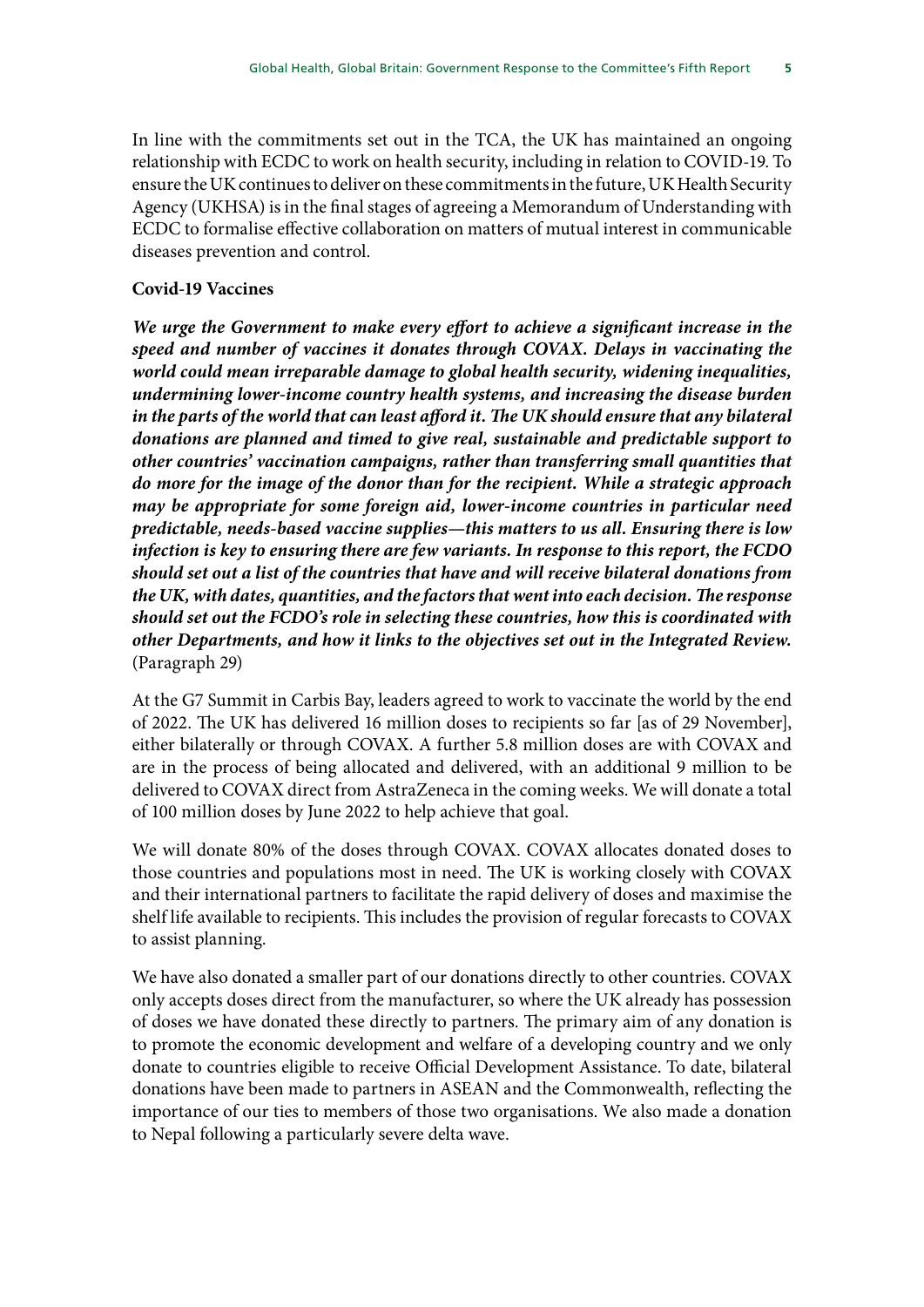Decisions on donations are driven by the availability of vaccines from domestic supply. Once the Health Secretary is confident further vaccines are available to donate directly to partners, the Foreign Secretary prioritises how they are shared. Any donations must also be agreed with the manufacturer and the country concerned.

| <b>Country</b>             | <b>Modality</b>  | <b>Number of Doses</b> |
|----------------------------|------------------|------------------------|
| Angola                     | <b>COVAX</b>     | 128,640                |
| Antigua and Barbuda        | Bilateral        | 12,000                 |
| <b>Belize</b>              | Bilateral        | 42,000                 |
| Cambodia                   | <b>Bilateral</b> | 415,040                |
| Dominica                   | <b>Bilateral</b> | 12,000                 |
| <b>DRC</b>                 | COVAX            | 51,840                 |
| Egypt                      | COVAX            | 299,680                |
| Ethiopia                   | COVAX            | 1,664,640              |
| Ghana                      | COVAX            | 249,600                |
| Grenada                    | <b>Bilateral</b> | 14,000                 |
| Guyana                     | <b>Bilateral</b> | 84,800                 |
| Indonesia                  | <b>Bilateral</b> | 1,000,000              |
| Jamaica                    | <b>Bilateral</b> | 300,000                |
| Kenya                      | <b>Bilateral</b> | 410,000                |
| Kenya                      | COVAX            | 407,040                |
| Laos                       | <b>Bilateral</b> | 415,040                |
| Malaysia                   | <b>Bilateral</b> | 415,040                |
| Malawi                     | <b>COVAX</b>     | 119,040                |
| Mozambique                 | COVAX            | 188,160                |
| Nepal                      | <b>Bilateral</b> | 131,120                |
| Niger                      | COVAX            | 105,600                |
| Nigeria                    | COVAX            | 1,292,640              |
| Pakistan                   | <b>COVAX</b>     | 1,008,000              |
| Philippines                | Bilateral        | 415,040                |
| Philippines                | COVAX            | 5,225,200              |
| Rwanda                     | Bilateral        | 100,000                |
| Rwanda                     | COVAX            | 153,600                |
| Saint Vincent & Grenadines | Bilateral        | 14,000                 |
| Senegal                    | COVAX            | 140,160                |
| Thailand                   | Bilateral        | 415,040                |
| Uganda                     | COVAX            | 299,520                |
| Vietnam                    | Bilateral        | 415,040                |
| Zambia                     | COVAX            | 119,200                |
|                            | <b>TOTAL</b>     | 16,062,720             |

The 16.1 million doses that we have delivered breaks down as: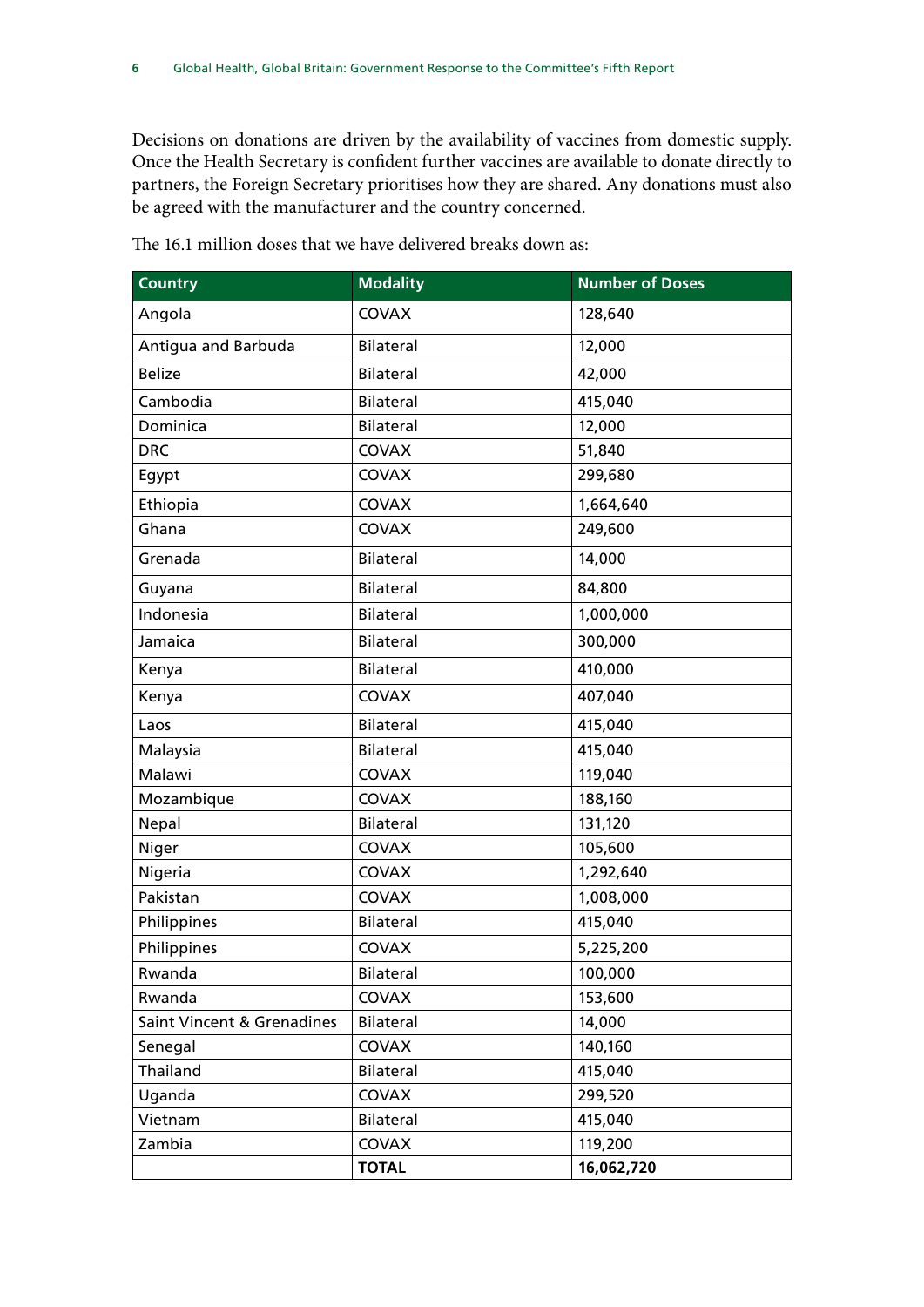### *We recommend that the Government sets out its strategy for delivering the vaccine to particularly vulnerable groups, including displaced people.* (Paragraph 29)

The UK continues to advocate that vaccines be delivered within the context of a multisectoral, needs-based and principled humanitarian strategy and that it does not detract attention or resources from existing humanitarian and health priorities. COVID-19 vaccination roll-out needs to be aligned with the capacity of national health systems to deliver immunisation campaigns. We are working with international partners to ensure that support to strengthen delivery capacity is timely and coordinated. UK dose donations through COVAX are delivered in line with WHO/COVAX equity principles as set out in each country's National Deployment and Vaccination Plans (NDVPs). The NDVPs should include vulnerable groups, including displaced people. The UK, alongside the UN, international partners, civil society and others, continue to advocate that the first resort for all vulnerable populations, irrespective of legal status, is inclusion in the development and implementation of NDVPs. Where this is not possible, the UK has supported international efforts to make vaccines available through the COVAX Humanitarian Buffer as a mechanism of last resort (5% of all COVAX vaccines).

To halt transmission of the virus, equitable access to vaccines is a priority, including in conflict and post-conflict situations and during complex humanitarian emergencies. Under the UK Presidency in February this year, the UN Security Council (UNSC) unanimously agreed UN Security Council Resolution 2565, calling for ceasefires in areas of armed conflict and instability to enable vaccination campaigns to take place and for the safety of health and humanitarian workers in the discharge of their duties. The UK plans to invite the UN Secretary General to brief the UNSC on the implementation of Resolution 2565 later this year.

### *We recommend that the Government pursues a wide range of means to bring about greater manufacturing capacity in lower-income countries, including through expanded technology transfer schemes. In its response to this report, the Government should set out the steps it is taking to transfer vaccine technology to low- and middle-income countries, and its goals in terms of increasing global vaccine production*. (Paragraph 30)

We are working with industry, COVAX and other international partners to champion other routes to scaling up capacity and engage on forward supply planning in order to accelerate the progress of vaccination programmes across the world.

We are working with the African Union's Partnership for African Vaccine Manufacturing (PAVM) to provide technical support to scope opportunities for vaccine manufacturing in Africa, including support for strategy and market forecasting. We have also provided technical support to develop robust manufacturing business plans that can attract investment capital from the private sector and development finance institutions. This includes support to Biovac to manufacture vaccines in South Africa, Institut Pasteur in Dakar, Senegal and to the Moroccan government. This support has helped catalyse investment that will see COVID-19 vaccines produced on the African continent in 2022.

Our support to CEPI helped secure initial manufacturing commitments to COVAX in June 2020. We will host the 2022 CEPI replenishment conference to support the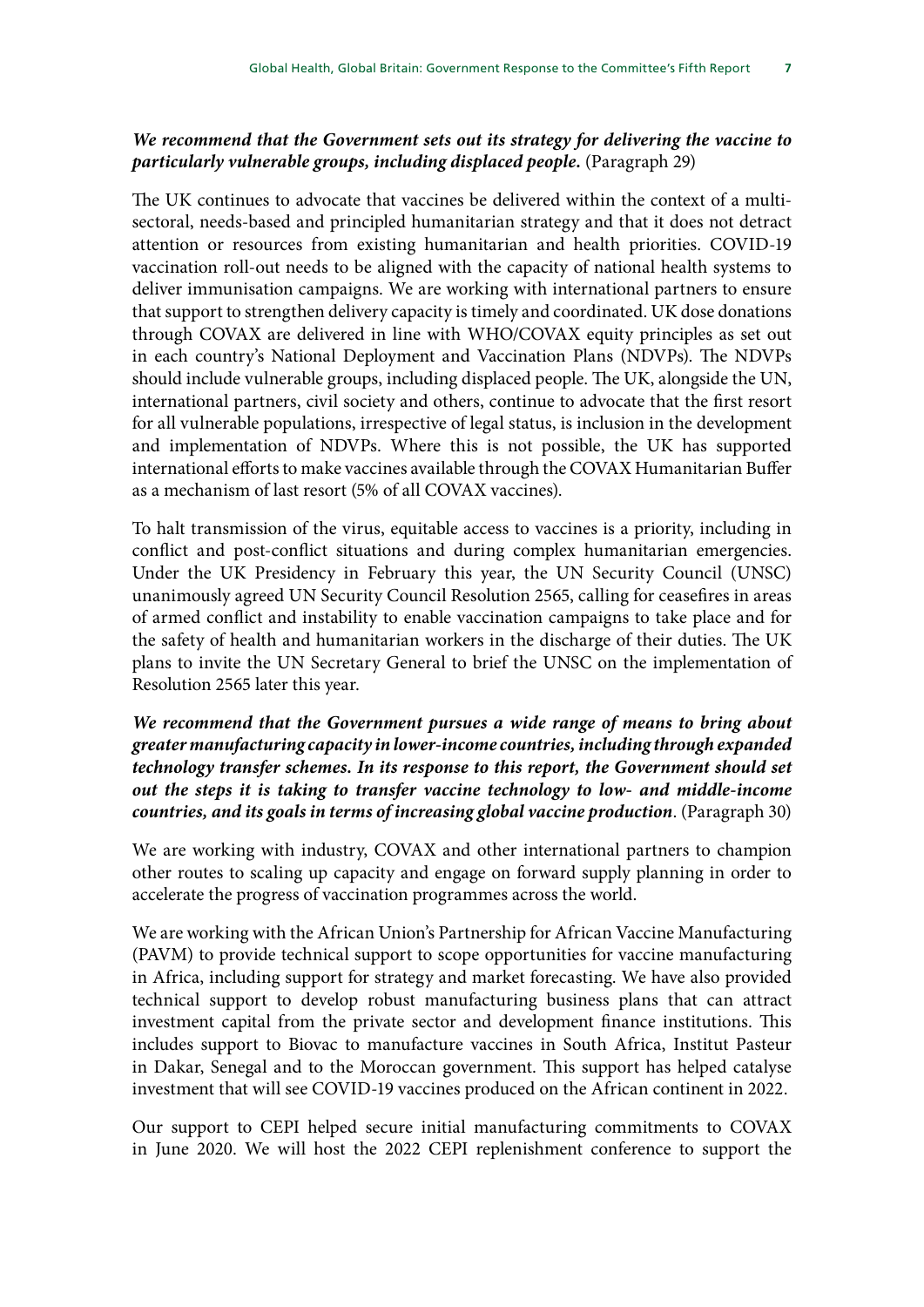development of manufacturing networks and build R&D and production capacity in low- and middle-income countries. CEPI has signed an MOU with the African Union to support manufacturing capacity.

The Government welcomes the commitments made in the G7 Foreign and Development Ministers' Equitable Access and Collaboration Statement, including support for production enablers on voluntary terms such as: licensing, technology and know-how transfers, contract manufacturing, transparency, and data sharing and models for publicprivate costs and risk sharing.

We continue to promote voluntary licensing and technology transfer partnerships which make real, positive impacts on vaccine delivery. Partnerships like AstraZeneca and the Serum Institute of India, BioNTech and BIOVAC in South Africa and Moderna's recent announcement of plans to establish an African manufacturing facility, demonstrate the ability of the existing IP framework to support collaboration. Alongside other factors (such as early investment into manufacturing, support for procurement and distribution mechanisms such as COVAX), collaborative public-private partnerships driven by cooperation and trust can make real-world change. We encourage industry to continue with this type of collaborative approach and are working to facilitate additional partnerships. Alongside our work to realise our dose sharing commitment, the UK is seeking to be a responsible global customer; only procuring doses that we need and, working with manufacturers to reduce, defer or exit agreements, where appropriate, to allow other countries and COVAX to directly and more rapidly procure the vaccines that meet their needs.

*The FCDO should lead on efforts to counter health misinformation internationally. In particular, it should target support to independent local media outlets in regions at risk of high levels of vaccine hesitancy. The Government should give the BBC World Service long-term funding to tackle fake news, with a focus on strategic locations such as Russia and China.* (Paragraph 33)

The Government takes the issue of misinformation and disinformation very seriously. The DCMS-led Cross-Whitehall Counter Disinformation Unit brings together monitoring and analysis capabilities from across Government. Its primary function is to provide a comprehensive picture of the extent, scope and the reach of disinformation and misinformation linked to COVID-19, and to work with partners to tackle it.

The Government convened a regular Counter-Disinformation Policy Forum, which brought together a range of stakeholder, including social media platforms, academia, and civil society groups to discuss threats to the information environment, from December 2020 until June 2021. Good progress was made, and regular engagement with platforms will continue both bilaterally and through smaller group meetings focussed on antivaccination misinformation and disinformation.

We have been working to combat health misinformation and support vaccine confidence around the world as part of our Global Vaccine Confidence Campaign. As part of our G7 Presidency, we hosted the G7 Global Vaccine Confidence Summit in June 2021 and have been working with the OECD and other partners to develop best-practice communications principles to tackle misinformation and disinformation for governments around the world.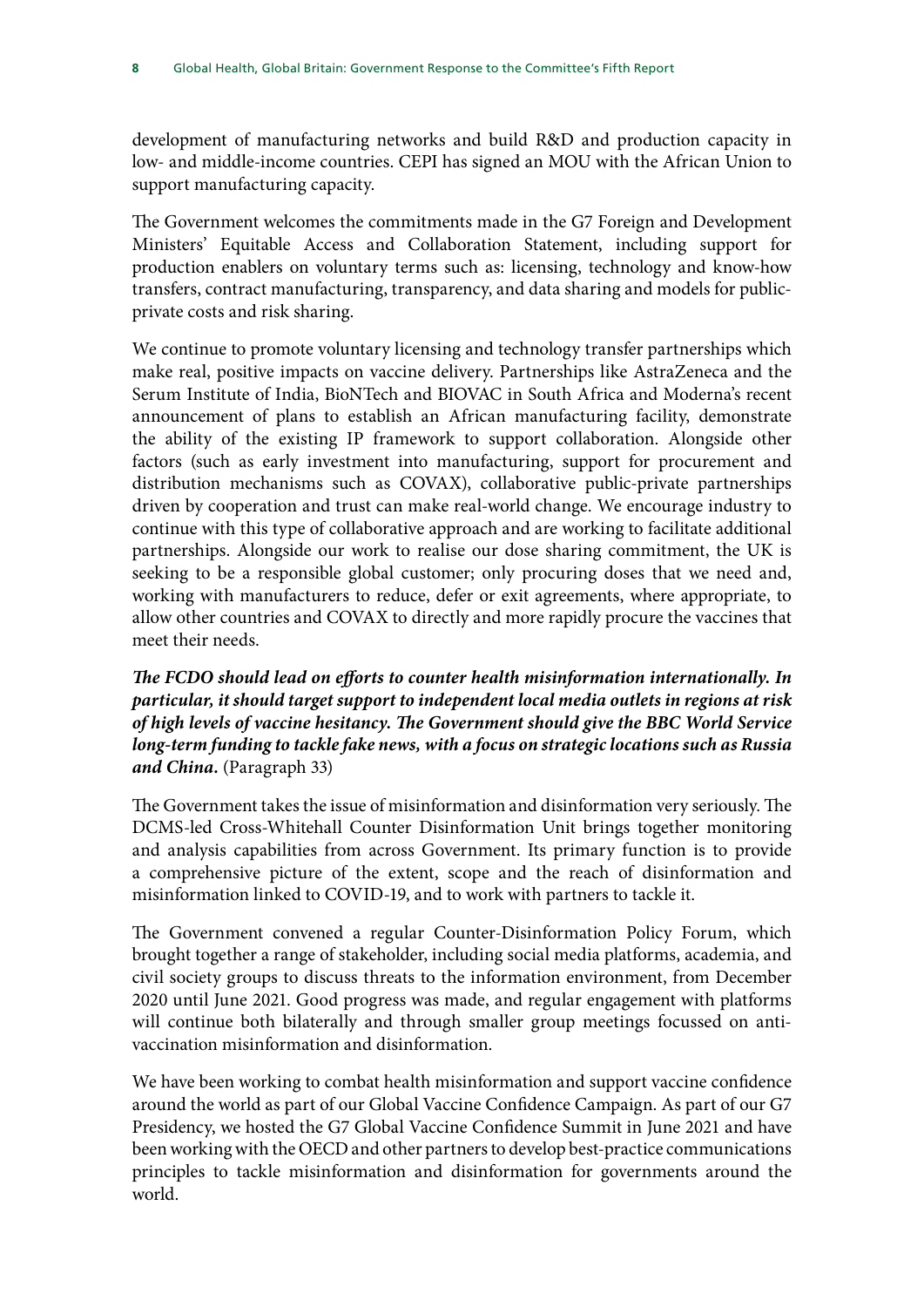In partnership with the World Health Organization, we have co-delivered digital activity which has focused on building resilience to misinformation and promoting COVID-19 vaccine benefits, resulting in 153 million total views since launch. We have also developed the international Healthcare Practitioners Toolkit to support healthcare workers to build vaccine confidence, delivering this through 130+ international healthcare associations and membership bodies, reaching healthcare practitioners globally.

We are supportive of ensuring access to trusted, impartial media. However, the BBC is editorially independent so the provision of additional services to tackle disinformation is for the BBC World Service to decide. FCDO provided BBC World Service with an £8 million funding uplift for 2021–22. £3 million was specifically to tackle disinformation. In total, FCDO has invested £473 million in the World Service since 2016, which has helped contribute to tackling health misinformation across a wide spread of themes and geographical areas.

### **Aid and Global Health**

*It is near-certain that there will be another pandemic in the coming years, and the Government should learn the lessons of covid-19 and use them to prepare for the next pandemic. This should not mean focusing on covid-19 to the exclusion of other health issues—strengthening health systems around the world is an important part of building resilience to new outbreaks. Global health security should not be allowed to slide down the agenda once covid-19 is under control in the UK. In its response to this report, the FCDO should update the Committee on the progress of this strategy. It should complete and publish its global health strategy by the end of 2021.* (Paragraph 39)

As we have set out in the 2021 Spending Review, the UK is catalysing action from the international community to address the most pressing issues, from COVID-19 to climate change and future pandemic preparedness. FCDO's Spending Review settlement will enable continued support for COVID-19 and global health.

We will publish our Health Systems Strengthening Position Paper before the end of the year. This lays out a more purposeful approach to building strong and inclusive health systems and forms a central pillar of the government's wider efforts to both end the preventable deaths of mothers, newborns and children, and strengthen global health security. It will take account of the lessons learnt from the response to COVID-19, and the need to build resilient and inclusive health systems able to adapt to respond to ongoing and emerging pandemic threats while continuing to deliver essential basic health care services and prevent excess death from pandemic and non-pandemic causes.

We are working closely with DHSC and others to develop an overall strategic framework for Global Health, ensuring that the full range of expertise and investments across government is being brought together to deliver the global health aims outlined in the Integrated Review. Decisions on publication will be made in due course.

*In response to this report, we recommend that the FCDO provides us with a full account of the changes faced by aid-funded health programmes, with details on how decisions have been made on which to cut. It should publicly commit to reinstituting previous levels of funding to health research programmes as soon as the fiscal situation allows.*  (Paragraph 40)